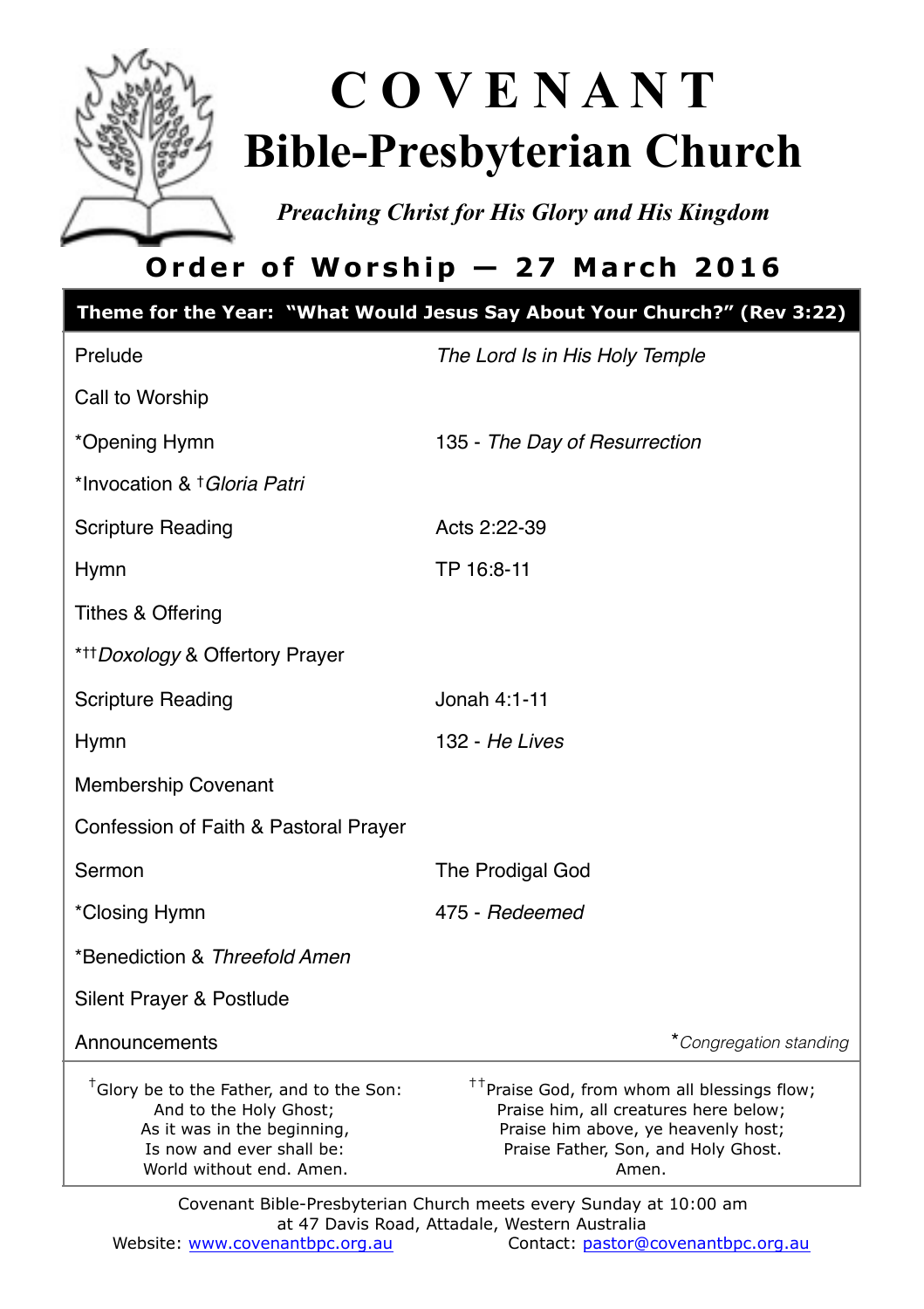#### **The Importance of Christian Fellowship Among Our Young People**

In the bulletin article of 14 February, I had stressed the importance of Christian fellowship.

I made the following points:

Christians who are serious about spiritual growth are serious about the Body of Christ.

And Christian growth is always pictured as a community pursuit.

Christians need one another (1 Cor 12:21).

Christians need one another's gifts (1 Cor 12:7,14).

As such, if we need one another and the gifts of one another to grow as Christians, we must meet together often (Hebrews 10:24-25).

This serves to encourage one another toward good works. If we fail to have fellowship when we assemble, we miss out on spiritual growth.

Christian fellowship grows the church. You see this in the early church (Acts 2:42,44,46-47).

Christian fellowship pleases God (1 Cor 12:18).

Therefore we should cultivate friendship and fellowship in Christ by meeting together frequently.

#### *The Need of Our Young People to Meet*

If Christian fellowship is important for all Christians, it is especially needful for our young people to meet with other Christians.

It is important because the voices of the world are calling out to them. The teenage years are a time of huge change, and many decisions and pressures are faced during these years.

Establishing our teens in the Word and also in meeting one another and loving the church are means of helping them grow in Christ.

According to many scholars and experts on the life of Christ, somewhere around half of His original disciples were teenagers when He began His discipling ministry to them. His was the original "youth group."

The Apostle Paul gives us a good picture of this kind of effective discipleship ministry in 2 Timothy 2:2, when he told Timothy to entrust what he had learned to other men who would teach others.

#### *Family Fellowship*

But we must never forget that the Bible makes it very clear that fellowship begins at home.

Joshua said, "As for me and my house, we will serve the Lord." Philip had 4 daughters and they served the Lord together.

In Deuteronomy 12, Moses commanded the parents to bring whole families to come and worship and sacrifice.

It is important for parents to disciple their children personally.

#### *Intergenerational Fellowship*

Additionally, the Bible encourages spiritual maturity that is gained from observing more mature Christians.

Fellowship must be inter- or transgenerational. Titus 2:1-6 speak about an interaction between the older men and women with the younger men and women.

It takes a village to raise a kid - Sunday School, ladies' group, men's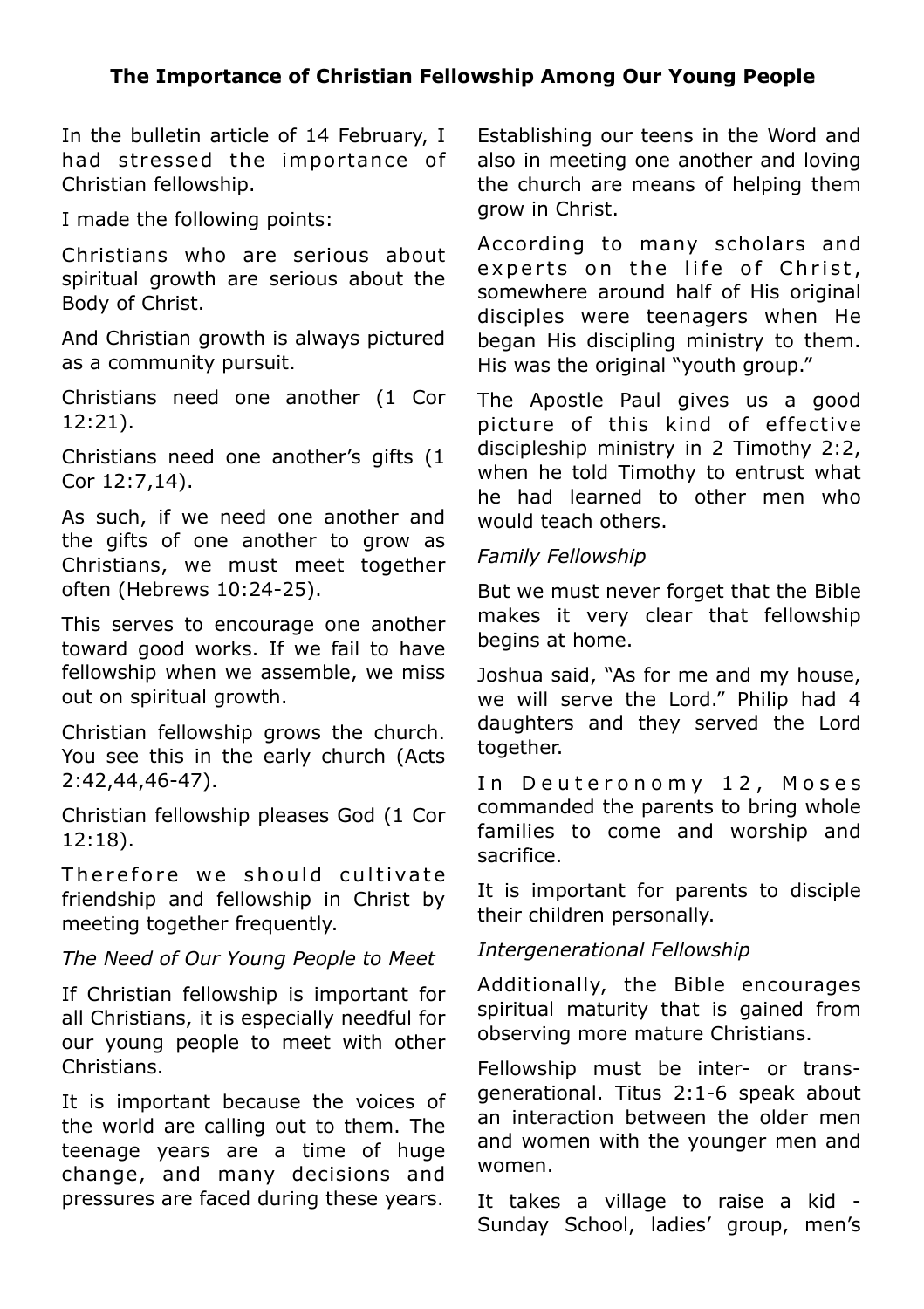group, fellowship groups where older people teach the younger.

Such means of fellowship must occur in the church, whether formally structured that way, or informally.

How well do we know each other? How well do we know each other's kids? How well do we know each other's parents?

The older women need to teach the young ladies modesty; and young ladies can teach the older women all about modern fashion.

The older men need to teach the young men about financial stability and sobriety; and the young men can teach the older men all about computer gaming.

#### *Peer Fellowship and Discipleship*

The Bible speaks of the importance of friendship. David and Jonathan had a close friendship where they encouraged one another in the Lord.

Colossians 3:16 instructs us to teach one another in all wisdom. Our young people need to know how to encourage one another in the Lord. This can only be done if they interact with one another *in the Lord.*

#### *Junior and Teens Fellowship*

Given the need for such fellowship, our Junior and Teens fellowships will move to Saturdays. This gives time for interaction.

And it also gives the opportunity to parents and other adults to interact with the young people.

It is a place where parents can also en courage one another as they themselves navigate through the dicey teenage years of their children.

It is a place where parents can also be involved in teaching their own children and other children.

It is a place where trans-generational fellowship can occur.

The Junior Fellowship will be learning the Life of Christ, taught by parents and the young adults.

The Teens Fellowship will focus on grounding the teens in doctrine - there will be doctrinal messages on the existence of God and the reliability of the Bible.

But there will also be practical messages and workshops - on issues of communication, gossip, modesty, friendship, etc.

We do pray that parents would be happy to bring their children, and other adults would be happy to come and help out. This is a worthwhile pursuit.

May the Lord increase our fellowship with one another, and may the hearts of our young people be gripped by the love of God, as they fellowship at home with their parents and at church with their peers and other generations.

*~ Pastor*

### 88888

#### **Westminster Larger Catechism**

Q. 54. How is Christ exalted in his sitting at the right hand of God?

A. Christ is exalted in his sitting at the right hand of God, in that as God-man he is advanced to the highest favor with God the Father, with all fulness of joy, glory, and power over all things in heaven and earth; and does gather and defend his church, and subdue their enemies; furnisheth his ministers and people with gifts and graces,and maketh intercession for them.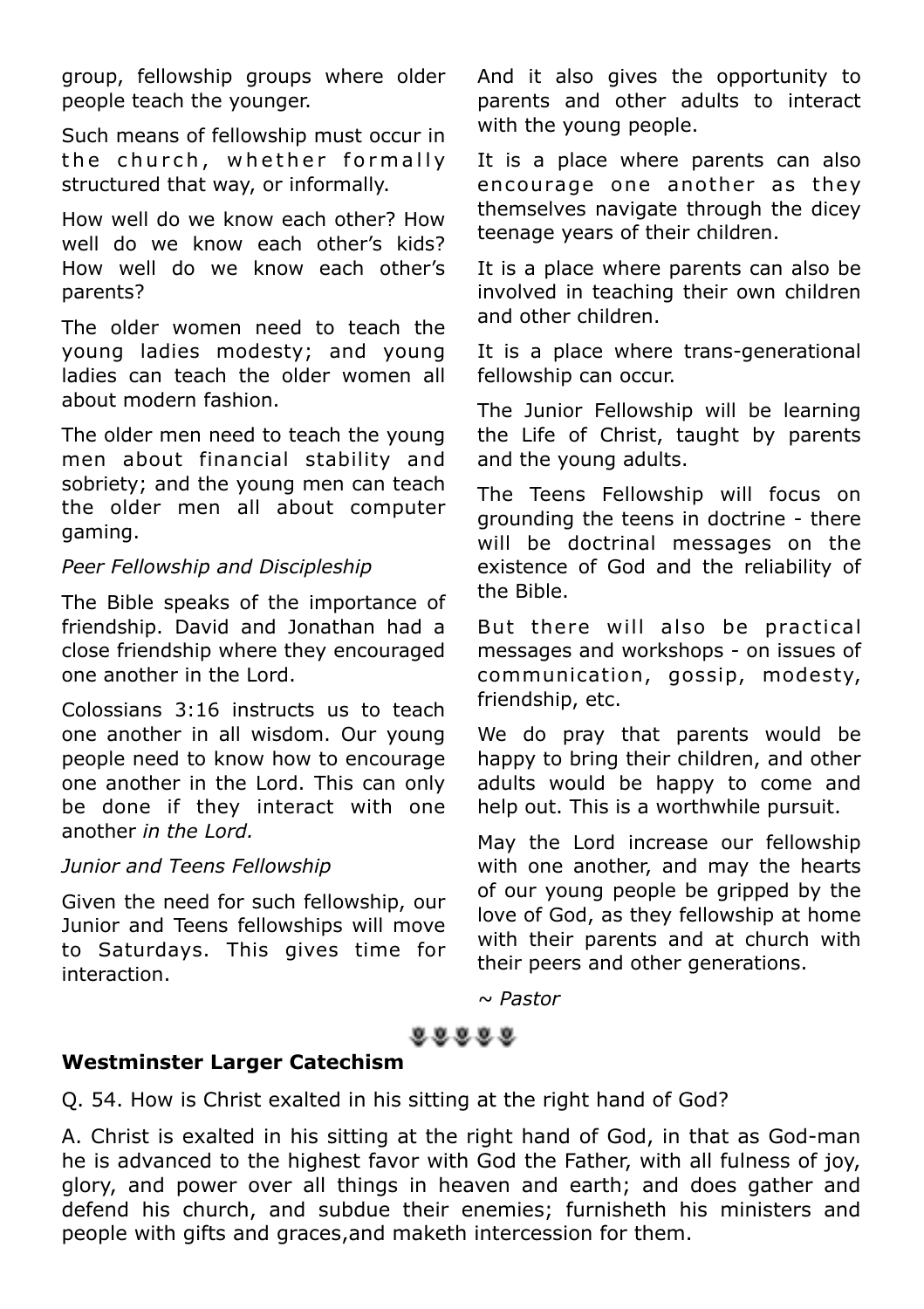## **Worship Service Roster**

| Service                  | This Week (27.3.16)                     | Next Week (3.4.16)                                                |
|--------------------------|-----------------------------------------|-------------------------------------------------------------------|
| Speaker                  | Mark Chen                               | Mark Chen                                                         |
| Worship Leader           | Ken Chong                               | Mark Chen                                                         |
| Pianist                  | Nancy Lim                               | Valerie Ong                                                       |
| Welcomers                | Danny & Susie Tan                       | Ian & Merrill Read                                                |
| <b>Offering Stewards</b> | Ken Hong*, David Lim*,                  | John E Tan*, Ian Read*,                                           |
|                          | David Ong, Chris Budiman                | Vincent Chiu, Yen Fye Yap                                         |
| Usher                    | Eva Chiu, Josephine Austin              | Joyce Ng, Angela Yap                                              |
| <b>Kitchen Duties</b>    | Carmel Sriharan*, Nancy Lim<br>Lisa Lim | Sandy Chua*, Jenni Budiman<br>Jackie Hong, Val Withnell, Eva Chiu |
| <b>Prayer Meeting</b>    | 1 April 2016                            | 8 April 2016                                                      |
| Facilitator              | Mark Chen                               | Mark Chen                                                         |
| Pianist                  | Eugene Lim                              | Jerome Na                                                         |

#### **Announcements**

- 1. A warm welcome to all worshipers. May God richly bless you. Please stay behind after the service for fellowship and tea.
- 2. We will be celebrating Lord's Supper next Lord's Day. Please bring a dish to share at the fellowship lunch.
- 3. Next week's message: "Boldness in Christ" (Philippians 1:1-11).
- 4. Next week's Junior Worship message "A Man of Contrasts" (Judges 16:23-31). Speaker - Merilyn Woo.
- 5. Retirees' Bible Study on Tuesday 29 March 2016 at 10 am at church. Topic: "The Bible's Perspective on Refugees." For more information, please contact Yen Fye Yap at 0419 915 874.
- 6. Junior Fellowship and Teens Fellowship will shift to Saturdays at 4:30 pm from this week onwards. All children and teens are welcome.

| <b>Appointments for the Week</b>                                                                                                                                                                                        |                      | Last Lord's Day Tithes & Offering, &                                                                                                                                                                                                                                 |  |  |
|-------------------------------------------------------------------------------------------------------------------------------------------------------------------------------------------------------------------------|----------------------|----------------------------------------------------------------------------------------------------------------------------------------------------------------------------------------------------------------------------------------------------------------------|--|--|
| TUE<br>10:00 am Retirees' Bible Study<br>$10:00$ am<br>Craft Group<br><b>WED</b><br>FRI<br>7:45 am<br>$4:30 \text{ pm}$<br><b>SAT</b><br><b>JF &amp; TF</b><br>$9:00$ am<br>Sunday School<br>SUN<br>Worship<br>10:00 am | CBI & Prayer Meeting | <b>Attendance</b><br>General Fund - \$3,932.30 (#546 - \$14.00, #547<br>- \$578.00, #548 - \$210.00). Missions Fund -<br>\$440.00. Building Fund - \$1,700.00 (#351 -<br>\$200.00, $\#352 - $1,500.00$ ). Total Tithes &<br>Offering - \$6,072.30. Attendance - 159. |  |  |
| <b>Building Fund to Date</b>                                                                                                                                                                                            |                      |                                                                                                                                                                                                                                                                      |  |  |
| Available Building Fund                                                                                                                                                                                                 | \$71,565.60          | <b>Building Fund Account:</b>                                                                                                                                                                                                                                        |  |  |
| <b>Outstanding Pledges</b>                                                                                                                                                                                              | \$14,284.00          |                                                                                                                                                                                                                                                                      |  |  |
| Last Week's Collection                                                                                                                                                                                                  | \$1,700.00           | Covenant Bible-Presbyterian Church                                                                                                                                                                                                                                   |  |  |
| Total                                                                                                                                                                                                                   | \$87,549.60          | (Westpac Bank, Applecross)                                                                                                                                                                                                                                           |  |  |
| Outstanding Loan                                                                                                                                                                                                        | - \$430,000.00       | BSB: 036-031 Acct: 316969                                                                                                                                                                                                                                            |  |  |
| Amount Still Needed                                                                                                                                                                                                     | \$342,450.40         | SWIFT: WPACAU2S                                                                                                                                                                                                                                                      |  |  |

Elders: *Mark Chen (Pastor)* 6114 4242, 0415 932 373. *Jimmy Orchard* 0413 274 407. Deacons: *Ken Chong* 0402 553 313. *LH Chua* 0435 601 373. *Terence Lee* 0418 845 617. *Johnson Lim* 0402 145 682. *Jacob Woo* 0421 212 206.